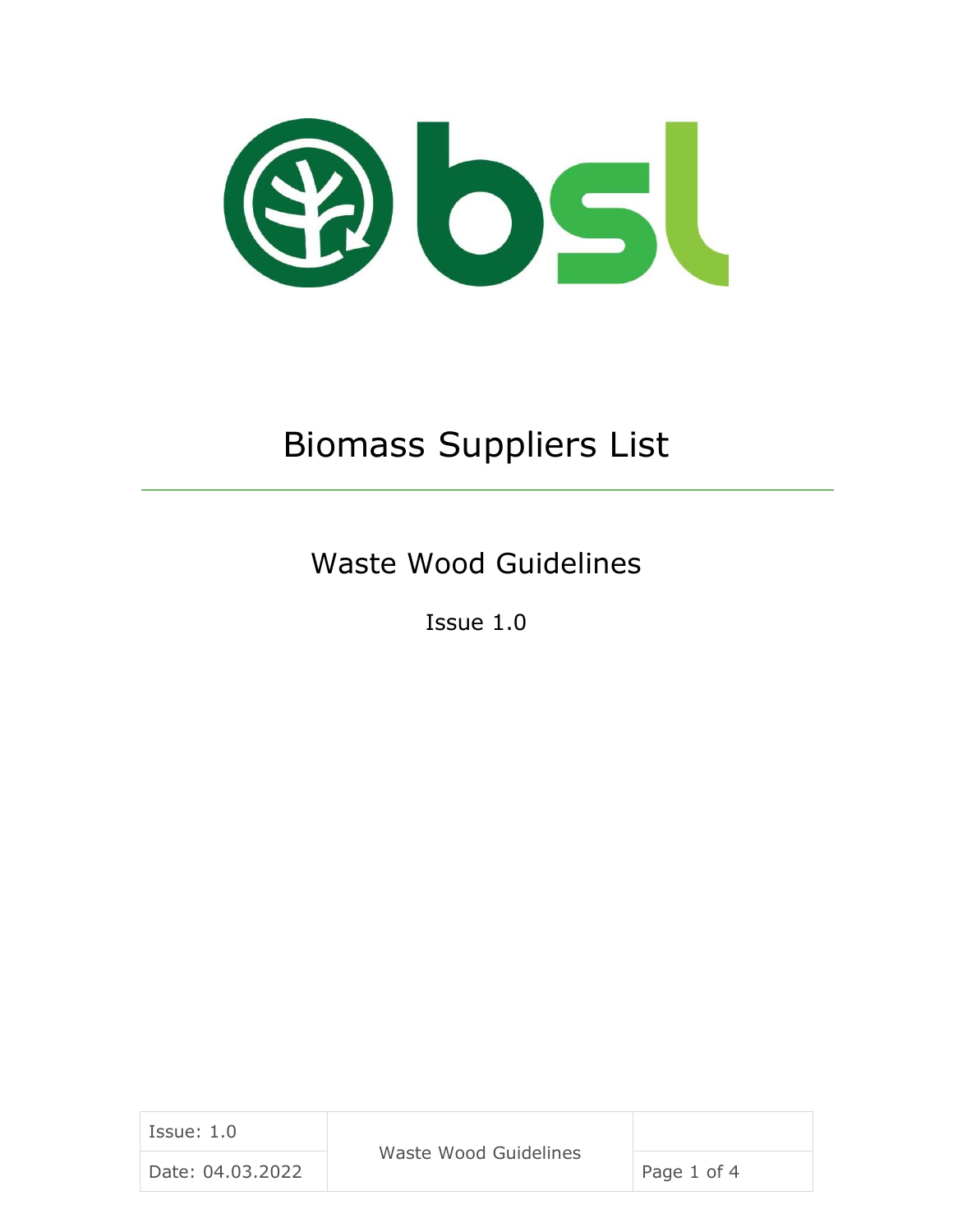

This is guidance to help you meet the requirements of the RHI Regulations for registrants on the BSL for the 1<sup>st</sup> of April 2022 for waste derived wood fuel.

If you are a Self-Supplier and burning waste fuel please follow **A.** If you are supplying waste fuels please follow **B.** If you are burning and supplying waste fuels follow **A. & B.**

### **A. Self-Suppliers Burning Waste Wood Fuel**

**What do you need to do? -** As a burner of waste wood, you will need to send an email declaring that you have the correct permits or exemptions and send their respective registration numbers to [bslwaste@woodsure.co.uk](mailto:bslwaste@woodsure.co.uk) from your master user email address, identifying which BSL number(s) this relates to by **30th March 2022.**

Failure to comply, will lead to removal of your BSL fuel listing and could lead to action from your local environmental authority or Ofgem. Compliance will be verified at audit by BSL Administration.

### **Further Help**

The BSL requirements are aligned to Ofgem guidance on waste wood. For more information please visit - [Ofgem](https://www.ofgem.gov.uk/publications/waste-wood-burning-right-wood)

To confirm if the woodfuel you are processing and burning is solid biomass contained in waste please refer to the Ofgem flow diagram to clearly define you fuel type. [Ofgem Flow Diagram](https://www.ofgem.gov.uk/publications/renewables-obligation-fuel-classification-flow-diagram)

If your fuel is defined as waste you will need to have the following:

- You will need proof that you are permitted to burn your waste as a fuel in your boiler. You must have a permit or exemption from your local council or regional environmental authority.
	- $\circ$  On your permit from your Local Council you will find a registration number

or

- o Other permits or exemption reference(s) can be found here:
	- Environment Agency: Registration Numbers [Public Register](https://environment.data.gov.uk/public-register/view/index)
	- Natural Resources Wales: Permit Numbers [Public Register](https://naturalresources.wales/permits-and-permissions/check-for-a-permit-licence-or-exemption/?lang=en)
	- Scottish Environment Protection Agency: Licence Numbers [Public Register](https://beta.sepa.org.uk/publicregister/)
- If you process the waste to make it a fuel or transport it you will also need to demonstrate that you are permitted to do so.

| Issue: 1.0       | Waste Wood Guidelines |             |
|------------------|-----------------------|-------------|
| Date: 04.03.2022 |                       | Page 2 of 4 |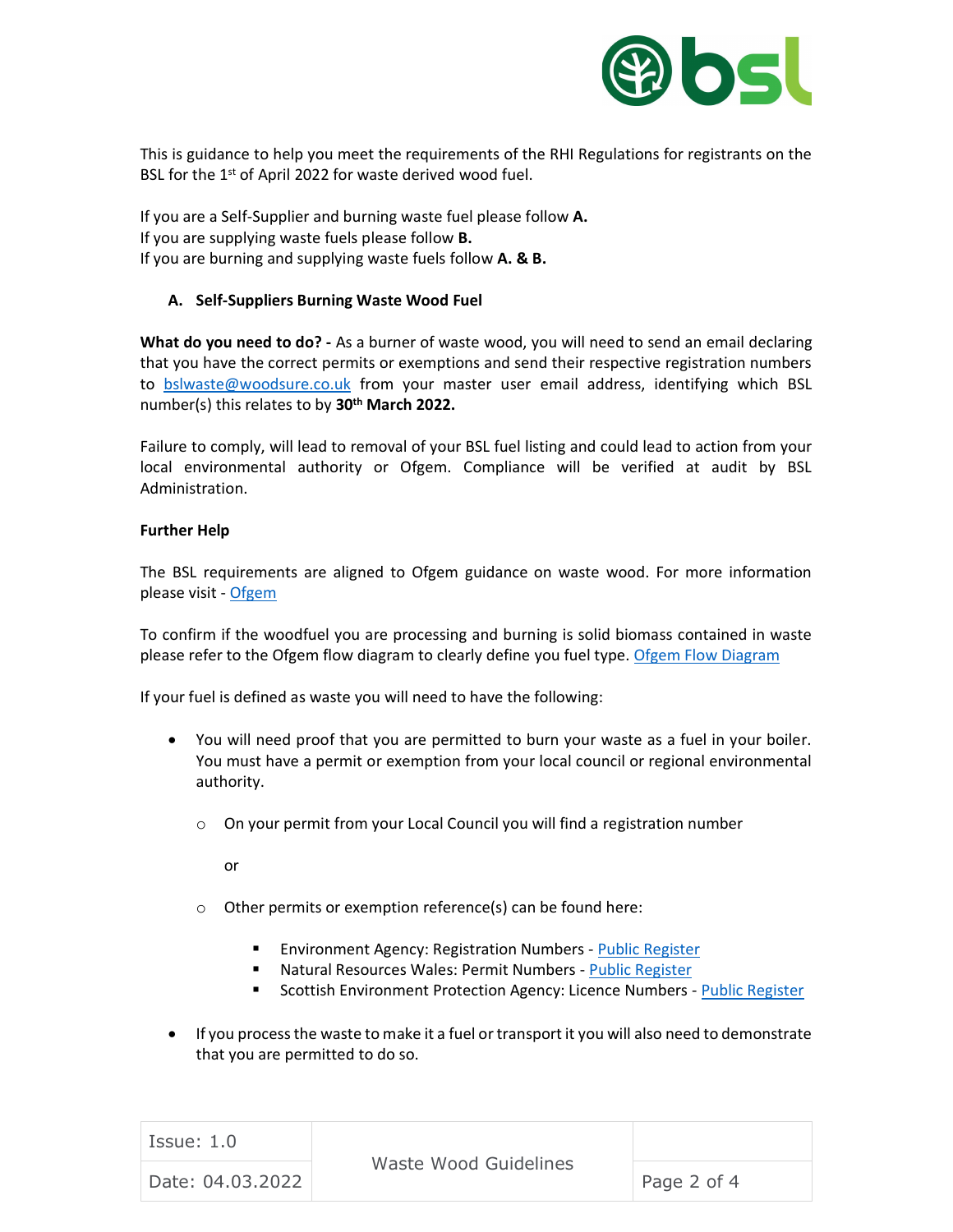

#### **B. Supplying Waste Wood Fuel**

**What do you need to do?** As a supplier of waste wood, you will need to send an email declaring you have the correct permits or exemptions and send their respective reference numbers to [bslwaste@woodsure.co.uk](mailto:bslwaste@woodsure.co.uk) from your master user email address, identifying which BSL number(s) this relates to by **30th March 2022.**

When selling any waste fuel, it must have a EWC (European Waste Catalogue) code. BSL guidelines require you to define your waste wood clearly for any customers using WRA guidance. [WRA](https://woodrecyclers.org/wp-content/uploads/WRA-Waste-Wood-Assessment-Guidance-V2-November-2021.pdf)  **[Guidance](https://woodrecyclers.org/wp-content/uploads/WRA-Waste-Wood-Assessment-Guidance-V2-November-2021.pdf)** 

Failure to comply, will lead to removal of you BSL fuel listing and could lead to action from your local environmental authority or Ofgem. Compliance will be verified at audit by BSL Administration.

#### **Further Help**

The BSL requirements are aligned to Ofgem guidance on waste wood. For more information please visit - [Ofgem](https://www.ofgem.gov.uk/publications/waste-wood-burning-right-wood)

To confirm if the woodfuel you are supplying is solid biomass contained in waste please refer to the Ofgem flow diagram to clearly define you fuel type. [Ofgem Flow Diagram](https://www.ofgem.gov.uk/publications/renewables-obligation-fuel-classification-flow-diagram)

If your fuel is defined as waste your BSL Application will need to have the following:

- You must have a procedure in place to ensure the users of the waste fuel are permitted to burn in their appliance.
- You will need evidence that you are permitted to process and transport waste through the relevant permit or exemption from your regional environment authority. (see comment above)
	- o On your permit from your Local Council you will find a registration number

or

- o Other permits or exemption reference(s) can be found here:
	- Environment Agency: Registration Numbers [Public Register](https://environment.data.gov.uk/public-register/view/index)
	- Natural Resources Wales: Permit Numbers [Public Register](https://naturalresources.wales/permits-and-permissions/check-for-a-permit-licence-or-exemption/?lang=en)
	- Scottish Environment Protection Agency: Licence Numbers [Public Register](https://beta.sepa.org.uk/publicregister/)

| Issue: 1.0       | Waste Wood Guidelines |             |
|------------------|-----------------------|-------------|
| Date: 04.03.2022 |                       | Page 3 of 4 |